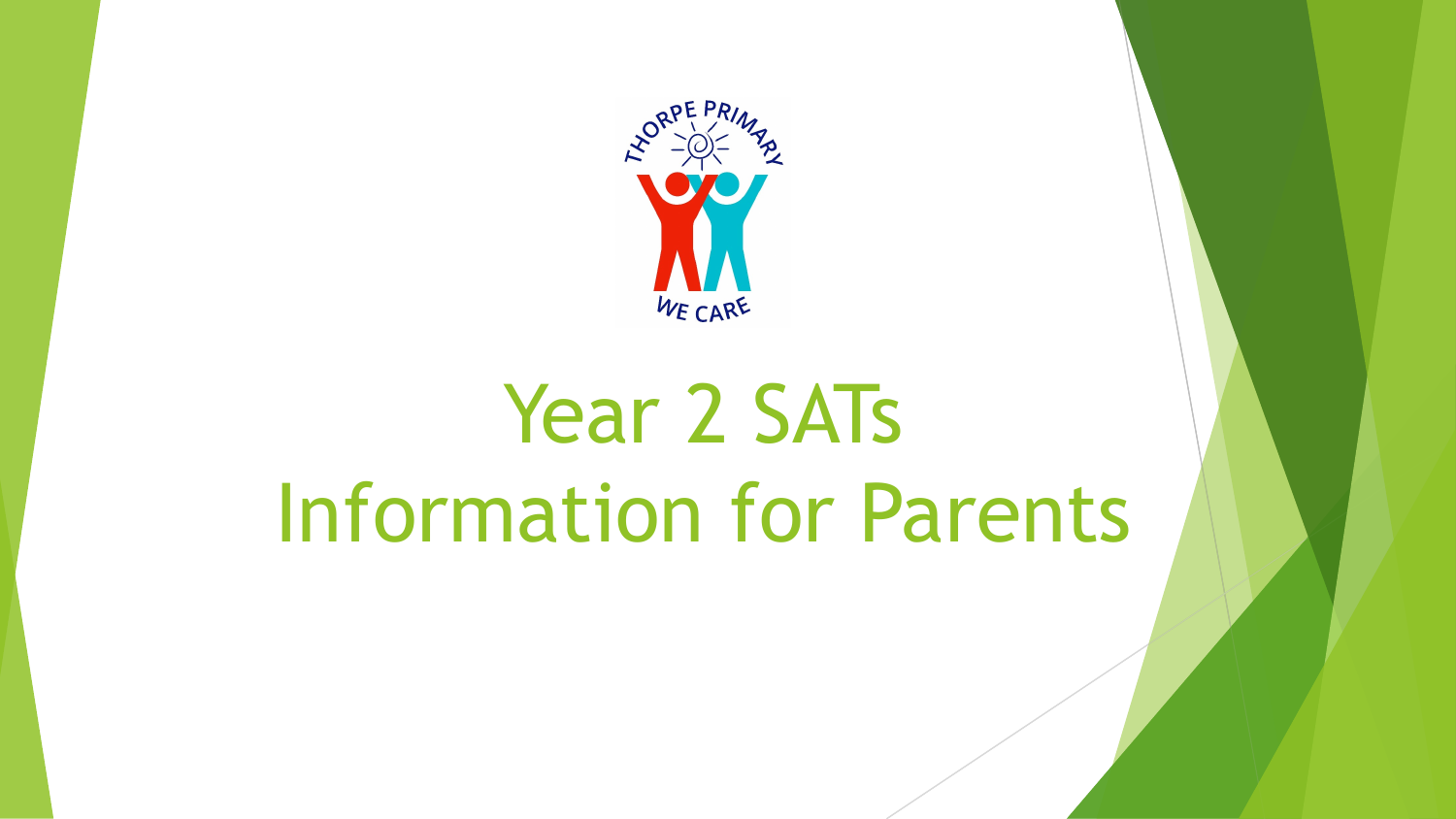#### What are SATs?

We are required by the government to assess all children against a national framework to establish their attainment towards the end of Year Two. The subjects that we are required to assess are:

- Maths tests
- Reading tests
- Writing SPAG tests plus ongoing teacher assessment
- Science no test (teacher assessment only)

The children will be assessed against key objectives from the curriculum which the children have been following since Year One. The results will be given as a scaled score which will result in the children being placed in one of three main categories:

- Working Towards the Expected Standard
- Working At the Expected Standard
- Working At Greater Depth within the Expected Standard

Please note that, for Science, the only category available is 'Working At the Expected Standard' or 'working below' therefore children will simply be assessed as to whether they have, or have not, reached this standard.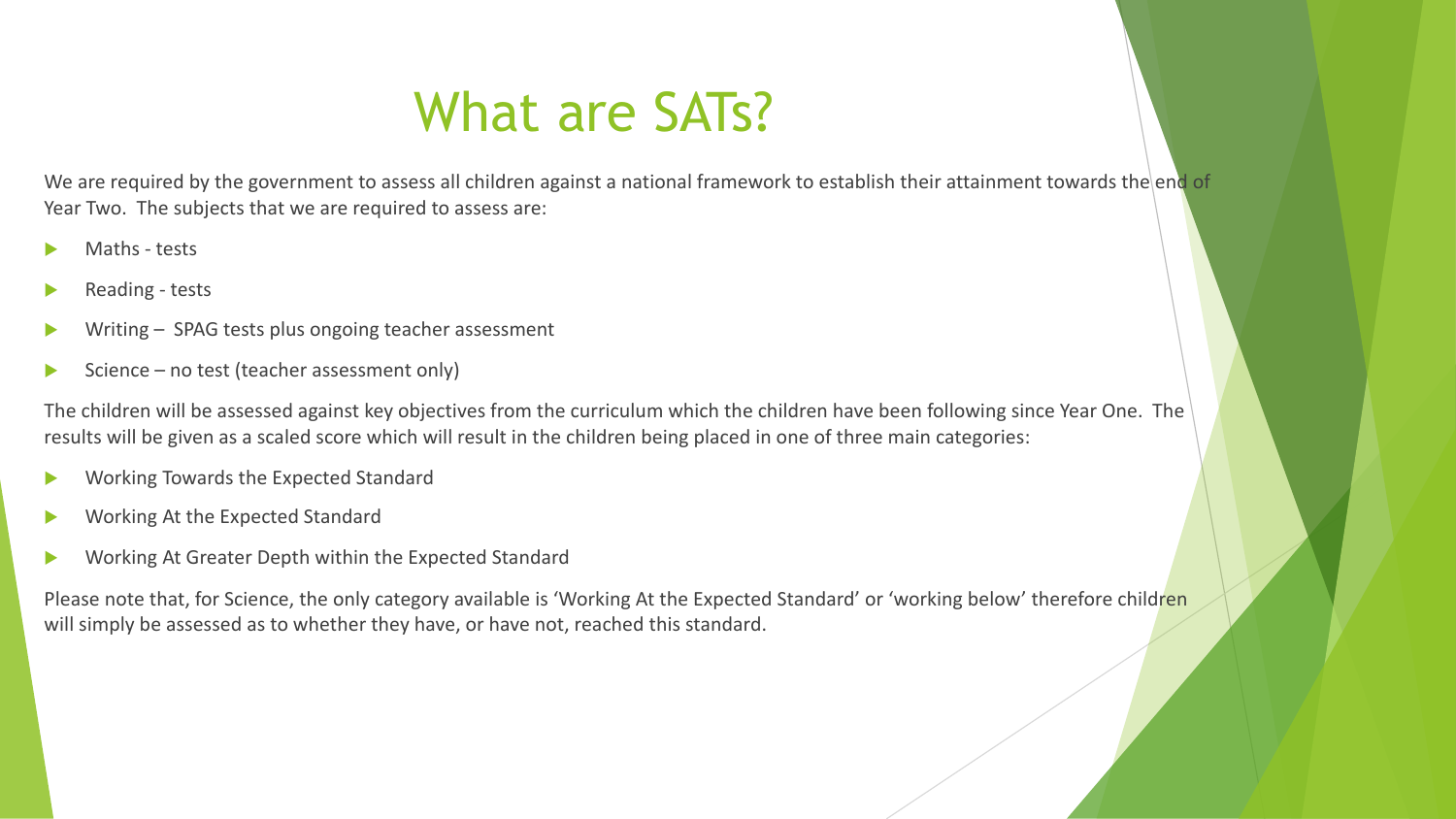# **Year 2 SATS**

Year 2 SATS are statutory but teacher assessment also forms a large part of the judgement.

*The outcome of these 'tests' will be recorded and they will be used to form part of the overall judgment. Every piece of work your child has completed this year will be taken in to consideration when making an overall judgement.*

*As the children are so young, every effort will be made to make sure that they do not feel under any pressure or stress.*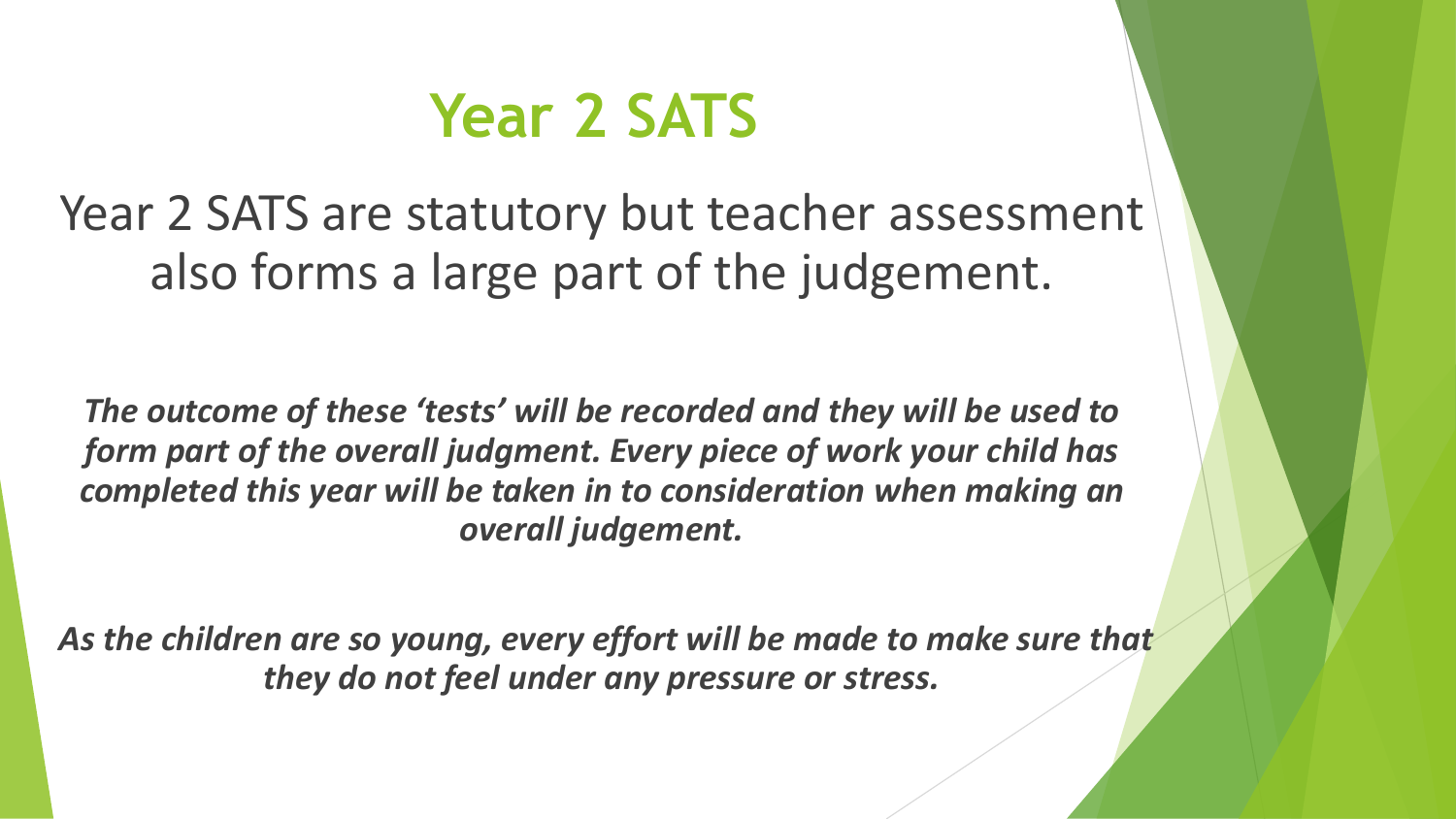#### How and when SATs will be completed

- $\triangleright$  SATs will run throughout the month of May. The precise days of the tests varies from school to school as we are given a greater degree of flexibility than KS2 SATs. So they will be completed at some point **between 1 May 2022 and 31 May 2022**.
- The children will complete the tests in small groups with the class teacher and other members of staff.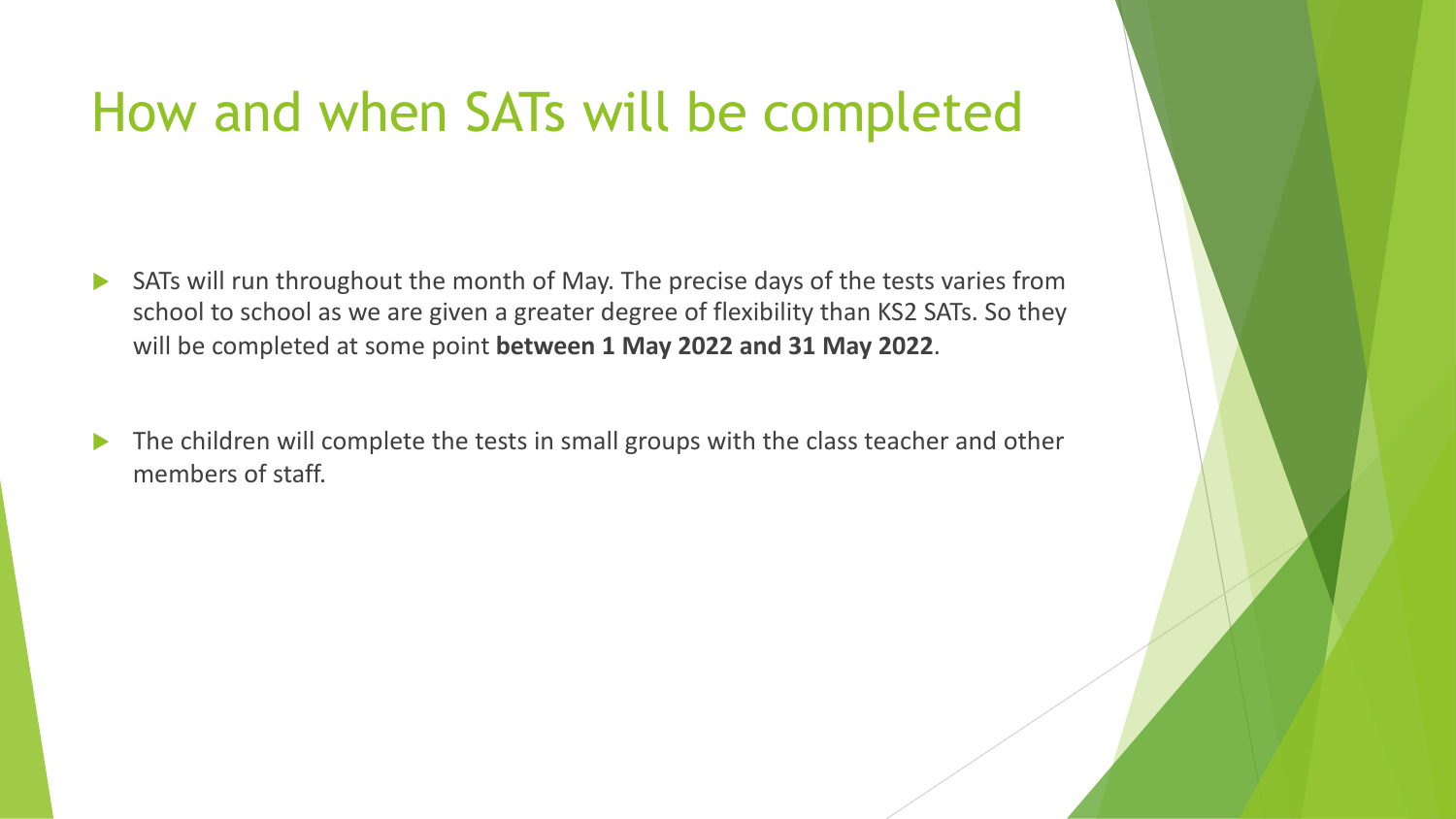## Year 2 SATs booklets…

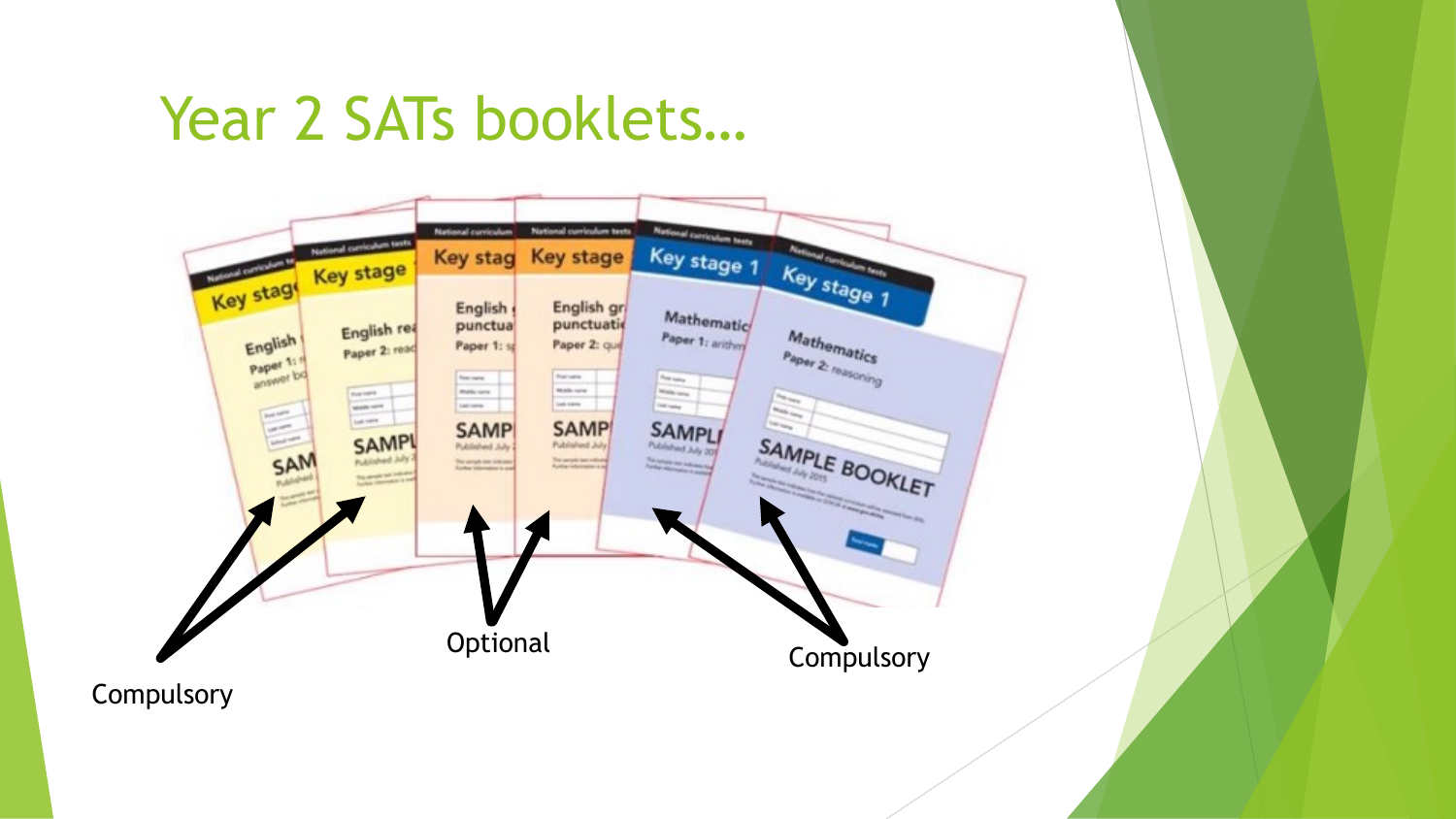# Reading Paper 1

- 30 minutes approximately  $\odot$
- $\checkmark$  20 marks
- $\checkmark$  Likely to be a mix of fiction and non-fiction.
- $\blacktriangleright$  Children to read and answer questions which are either multiple choice or they will be asked to write a short phrase or sentence.

Later questions involve children

- $\blacktriangleright$  making inferences.
- Retrieve by using the text to find the answers.

| Brun got out all his trucks and cars                                      |  |
|---------------------------------------------------------------------------|--|
| and arranged them in a line. He                                           |  |
| decided Clare could choose first                                          |  |
| which to play with, although he                                           |  |
| couldn't help hoping it wouldn't be                                       |  |
| the big, blue one.                                                        |  |
| "I'm glad to see you're tidying up,                                       |  |
| Bryn," said Dad. "Your room looks                                         |  |
| much better now."                                                         |  |
|                                                                           |  |
|                                                                           |  |
| Tick one.<br>He was deciding which one to play with.                      |  |
| He wanted to hide them from Clare.                                        |  |
| He wanted to tidy them away.                                              |  |
| He was getting them ready for Clare.                                      |  |
| Why did Bryn get out his toys?<br>What did Dad say looks much better now? |  |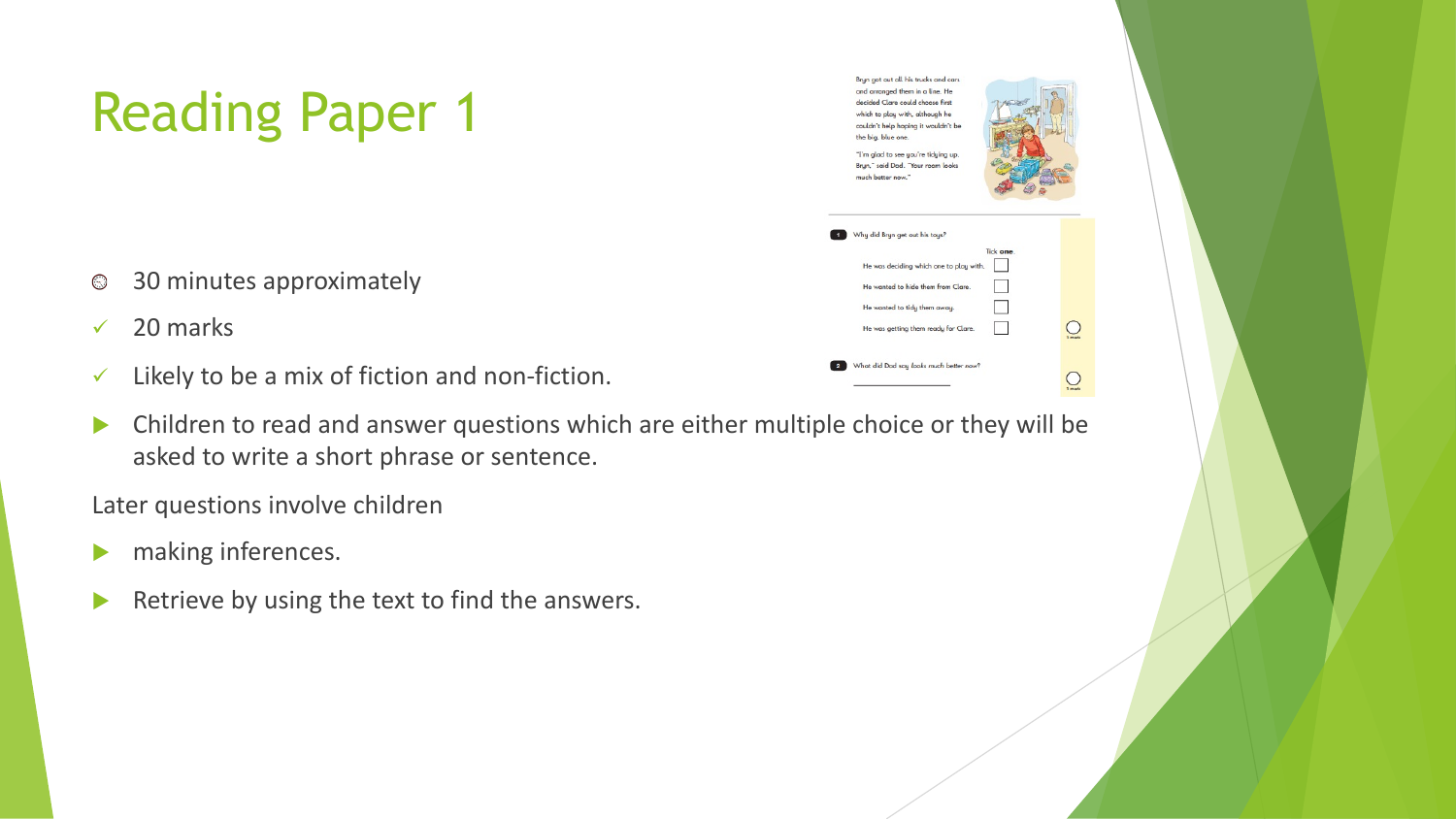# Reading Paper 2

- 40 minutes approximately  $\odot$
- $\sqrt{20}$  marks
- All children will sit a  $2^{nd}$  reading paper which will contain a longer, more challenging text.
- They will be given 2 booklets 1 with the text they'll need to read, 1 with q
- $\blacktriangleright$  Likely to be fiction and non-fiction.
- Questions will focus on 2 main areas of KS1 reading explaining their

understanding of the words they've read and retrieving information from the to

| uestions 1-7 are about Games From Around the World<br>$(pages 4-6)$ |          |                    |                      |  |
|---------------------------------------------------------------------|----------|--------------------|----------------------|--|
| Children around the world                                           | (page 4) |                    |                      |  |
| Tick one.<br>do not like playing games.                             |          |                    |                      |  |
| only play one game.                                                 |          |                    |                      |  |
| play many games.<br>must have very expensive games.                 |          |                    |                      |  |
|                                                                     |          |                    | <b>Big This West</b> |  |
| Find and copy two things that could be hidden in Pilolo.            | (page 4) |                    |                      |  |
| 1.<br>2.                                                            |          | $\frac{1}{1}$ mark | Reading              |  |
| th questions in.                                                    |          |                    | Bookl                |  |
|                                                                     |          |                    |                      |  |
|                                                                     |          |                    |                      |  |
| ne text.                                                            |          |                    |                      |  |
|                                                                     |          |                    |                      |  |
|                                                                     |          |                    |                      |  |
|                                                                     |          |                    |                      |  |
|                                                                     |          |                    |                      |  |

Questions

 $\sqrt{2}$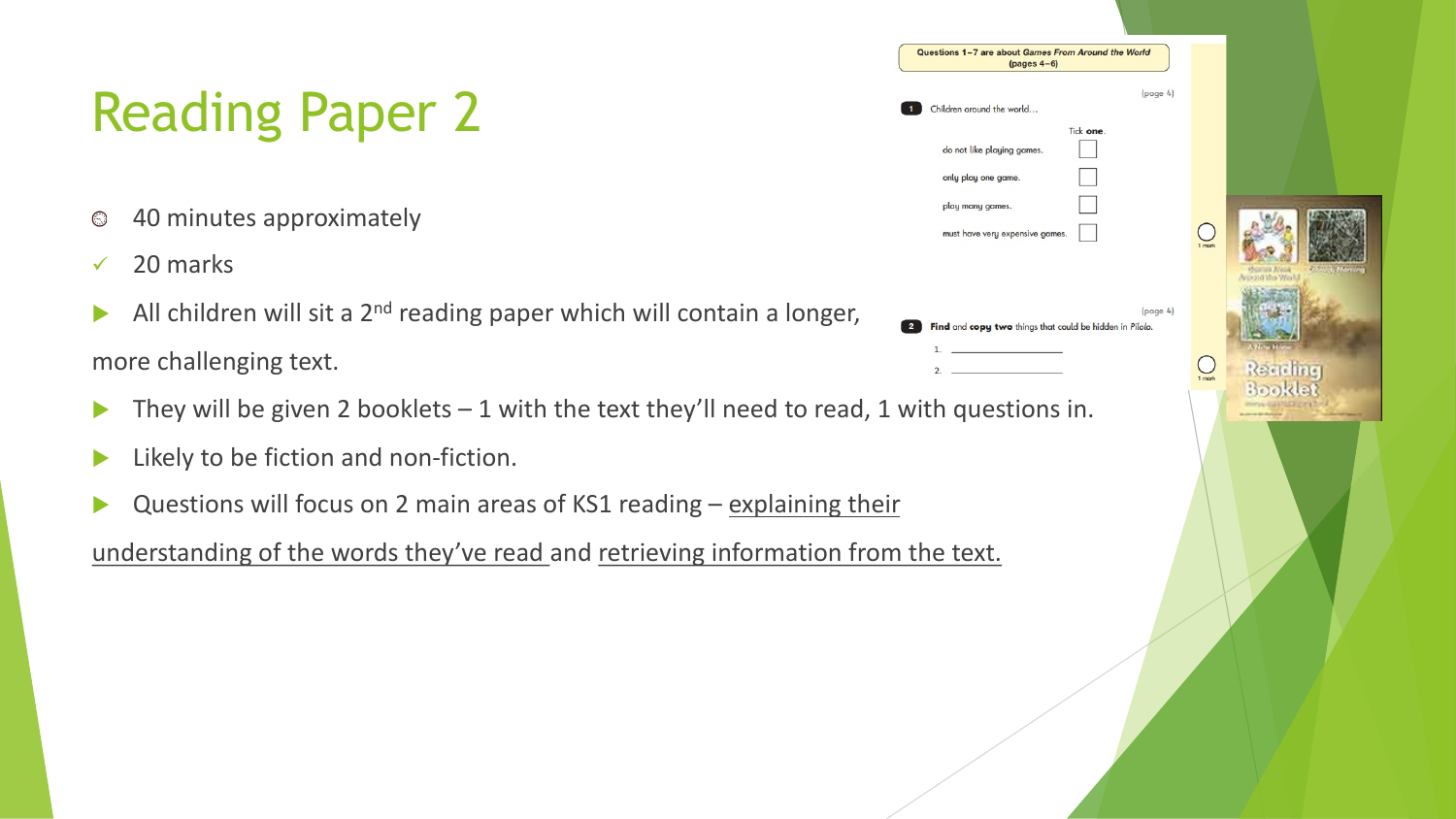#### How can you help at home?

- Read your child's school reading book with them each night and ask them questions about the text. Mix it up by asking questions after each page but sometimes at the end of the whole book or chapter.
- Encourage your child to read anything and everything; sign posts, adverts, magazine/newspaper articles, a recipe book etc.
- Ask your child comprehension questions about books/stories you have read to them or about films/TV programmes they have watched (see VIPERS poster to help with this)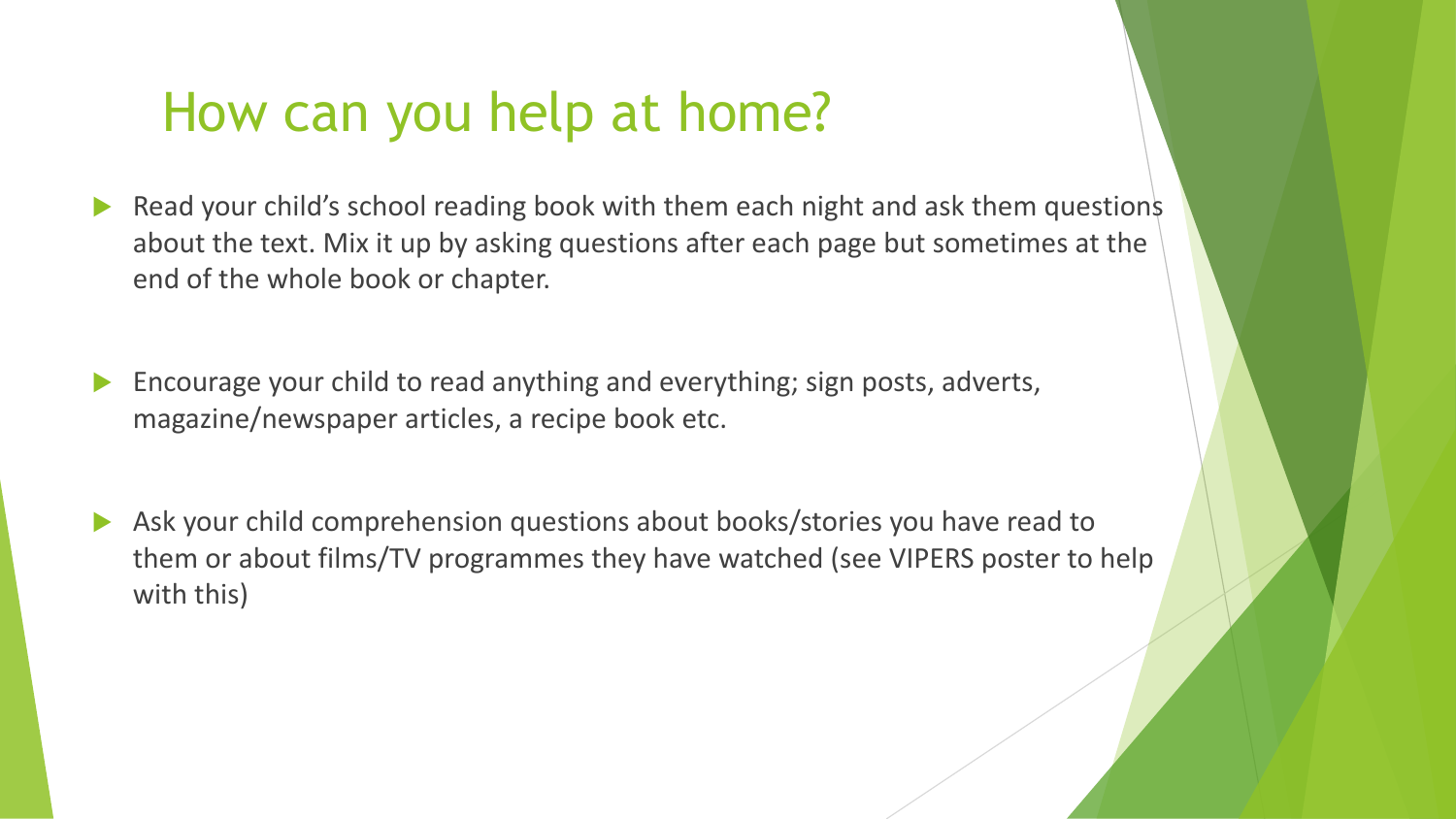## Arithmetic Paper

- 20 minutes approximately  $\odot$
- $\checkmark$  25 marks
- $\blacktriangleright$  Children are given various calculations to work out with space for jottings
- $\blacktriangleright$  The questions rely on children's basic knowledge of number facts.
- $\blacktriangleright$  Later questions will involve division and fractions.

| 5 | $15 + 3 + 3 =$ |  |
|---|----------------|--|
|   |                |  |
| 6 | $39 - 8 =$     |  |
|   |                |  |
|   | Page 06 of 20  |  |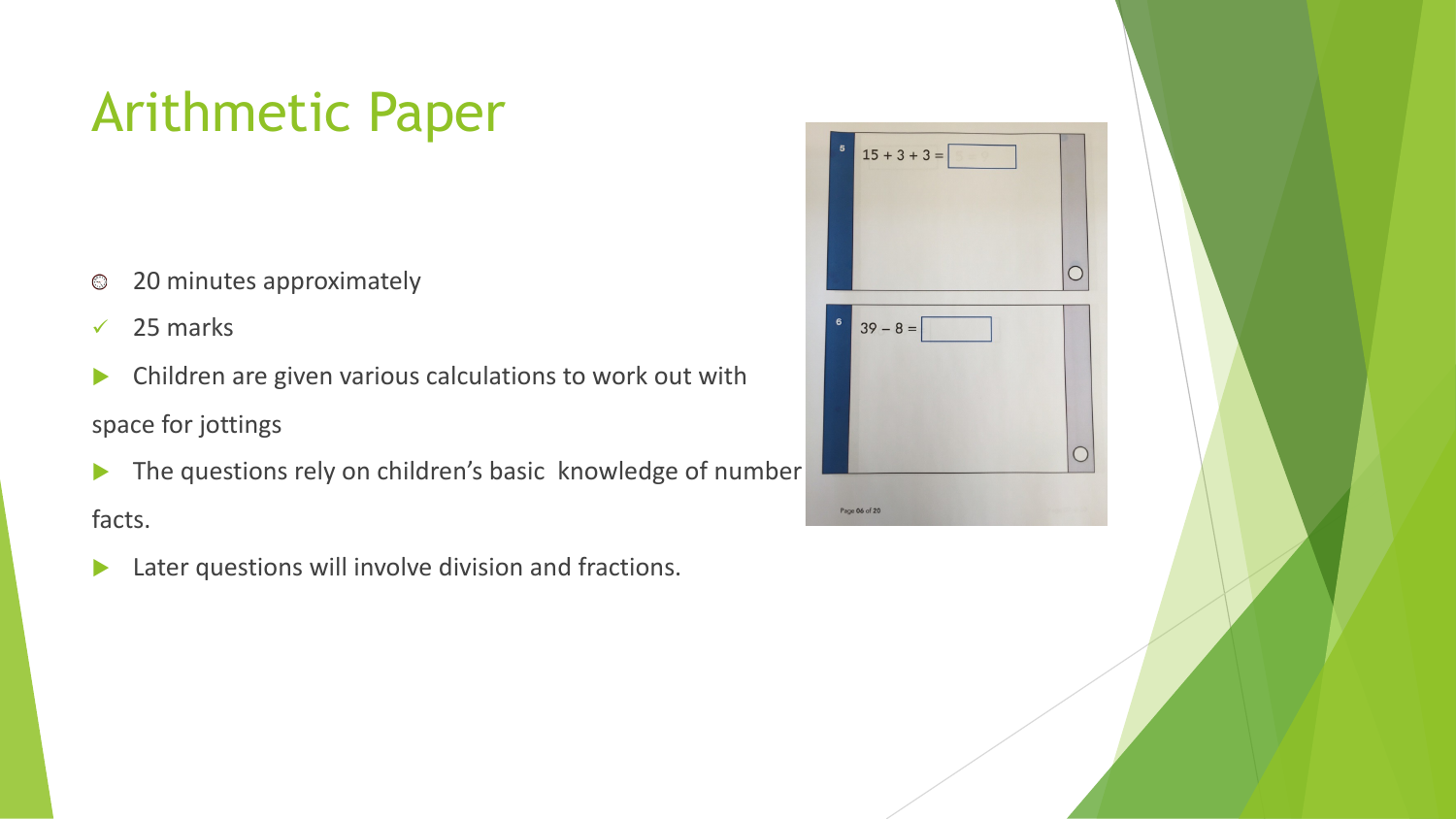## Maths Reasoning Paper

- 35 minutes approximately  $\odot$
- $\checkmark$  35 marks
- Each question comes with a context and a drawing or diagram.
- $\triangleright$  Questions require either a tick in a box, writing a short answer or selecting an answer.
- $\blacktriangleright$  Later questions will require the children to show how they would work out an answer.

| (11) Use a ruler to measure the length of the toy car.<br>$\bigcap$<br>cm<br>Two of the numbers are in the wrong bag.<br>Draw a cross $(X)$ on each of them.<br>19<br>70<br>30<br>5<br>68<br>odd numbers<br>even numbers<br>Page 10 of 28 |  |
|-------------------------------------------------------------------------------------------------------------------------------------------------------------------------------------------------------------------------------------------|--|
| 22<br>Amy plants 4 rows of carrots.<br>There are 3 carrots in each row.<br>A rabbit eats 2 of the carrots.<br>How many carrots are left?<br>Show<br>your<br>working                                                                       |  |
| $\bigcirc_{2 \text{ marks}}$<br>carrots<br>Page 18 of 28                                                                                                                                                                                  |  |
|                                                                                                                                                                                                                                           |  |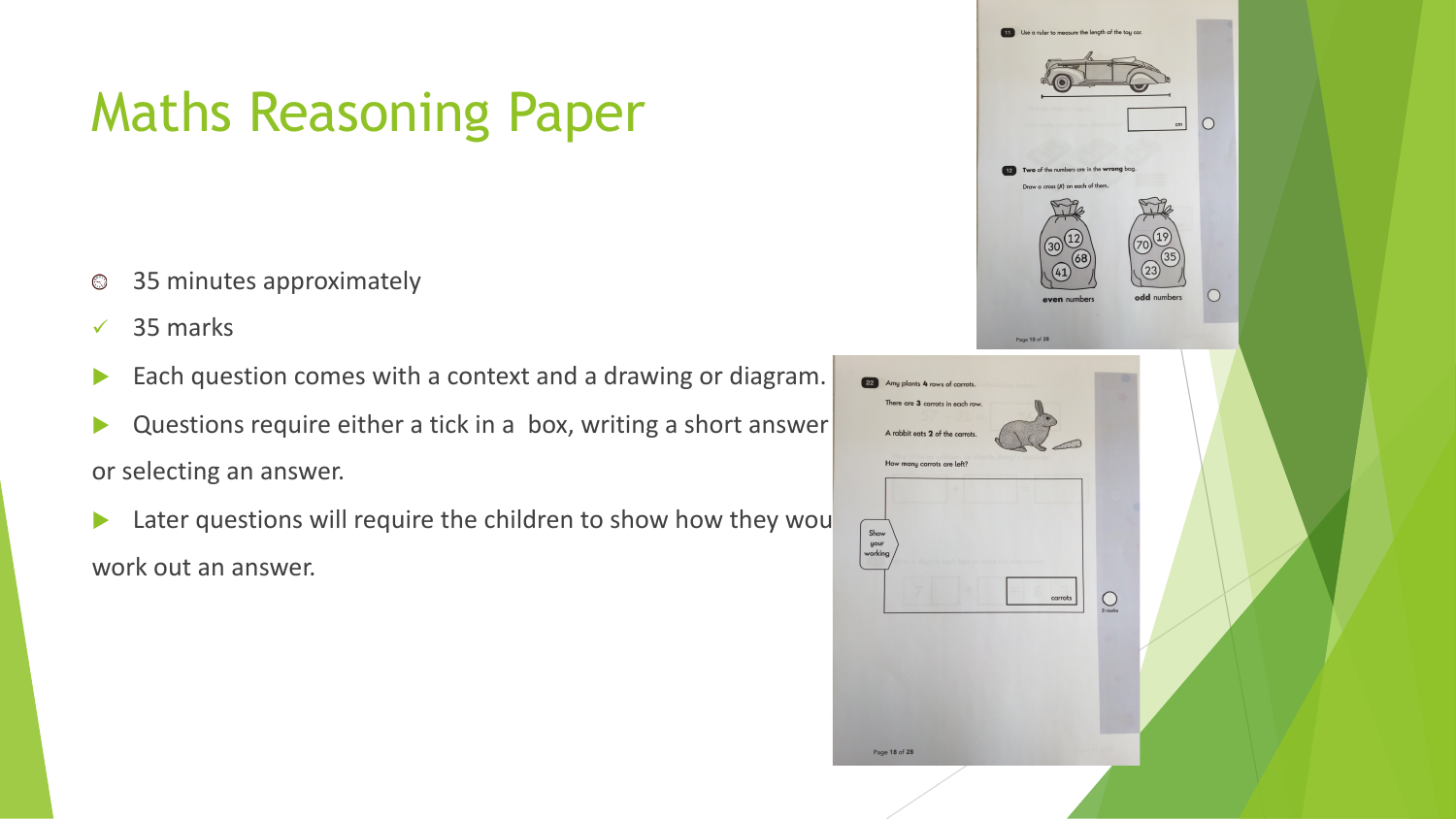#### How can you help at home?

- $\blacktriangleright$  Revise and recall times tables both in order and out of order.
- $\triangleright$  Counting in 2s, 5s, and 10s but not always from 0.
- $\blacktriangleright$  Addition, subtraction and fractions
- ▶ Real life maths e.g. baking, number lines/scales, shapes, *time and money*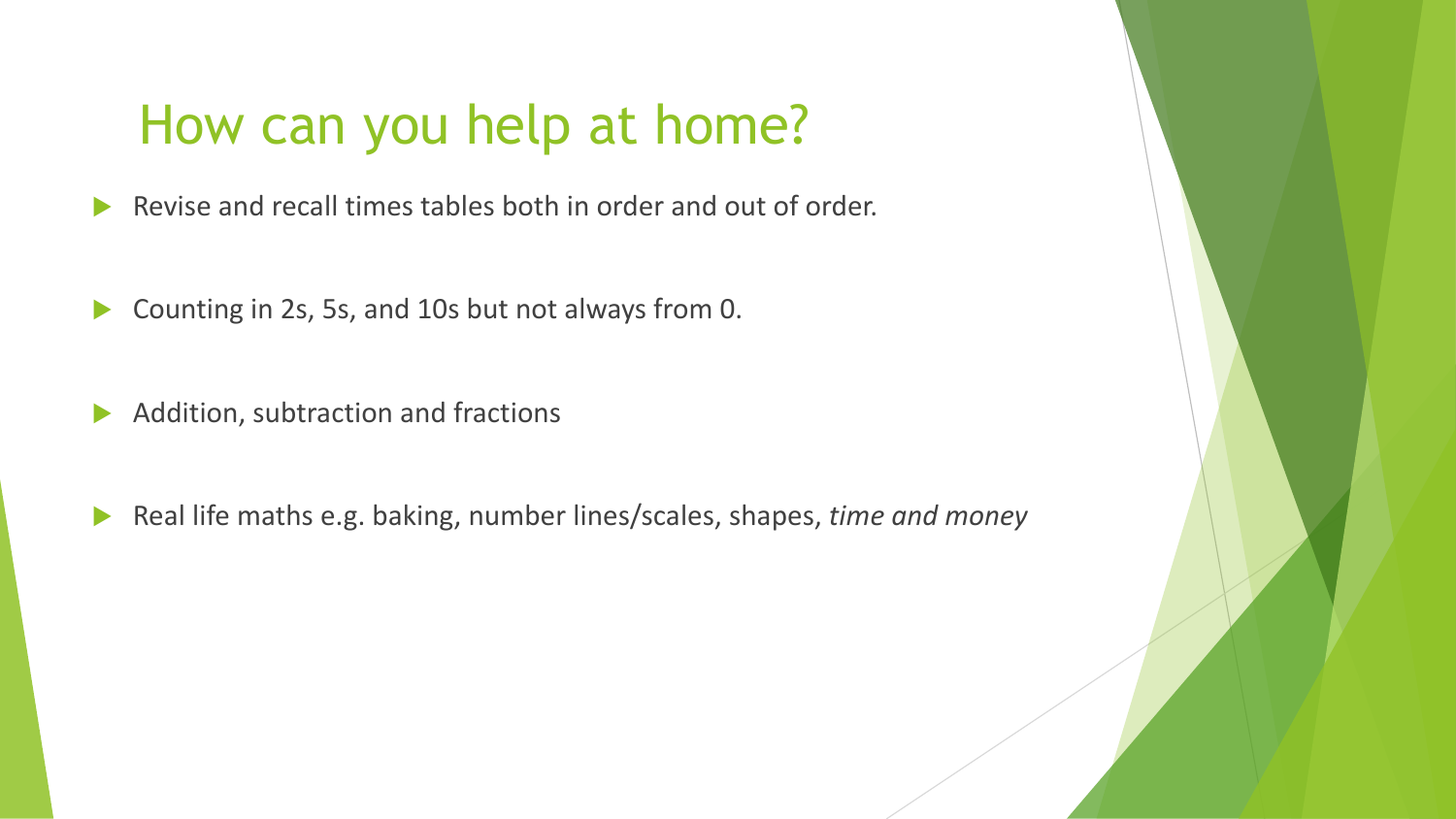# Spelling Paper

- 15 minutes approximately  $\odot$
- $\sqrt{20}$  marks
- 20 words from KS1 curriculum.
- $\blacktriangleright$  Spellings will be read as part of a sentence.
- The words get harder as test goes along.
- $\blacktriangleright$  The easier ones to start follow spelling patterns.
- The harder ones require the children to know spelling rules such as the plural

of teddy is teddies  $-$  take off the y and add  $-$ ies.

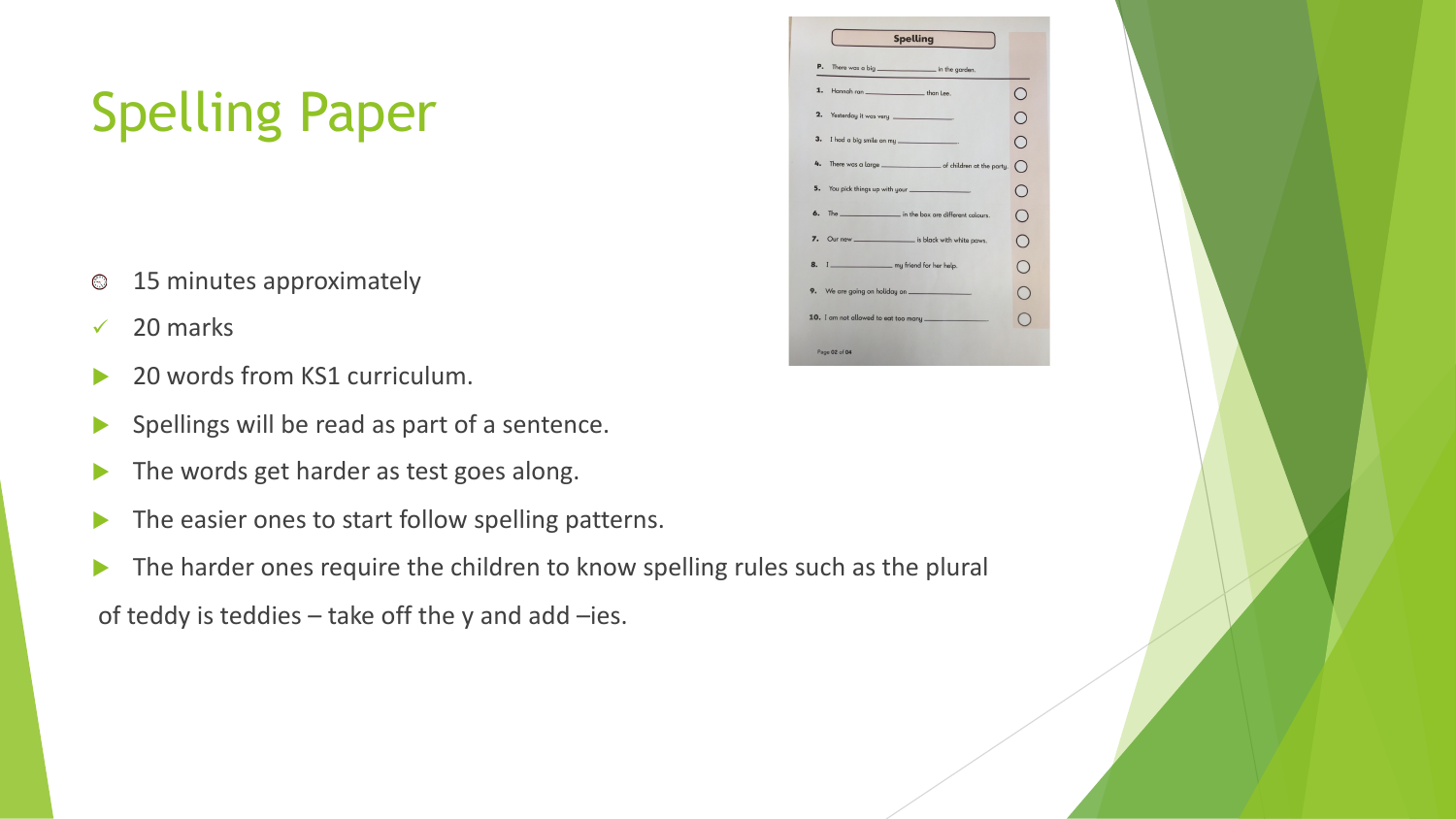## Grammar and Punctuation Paper

- 20 minutes approximately  $\odot$
- 20 marks
- Tests various aspects of grammar and punctuation.
- Children know about verbs, nouns, adjectives, adverbs.
- Past and Present Tense.
- Sentence types– command, question, exclamation, statement.
- Use different types of punctuation correctly.

| 3      | Tick one box to show where a comma should go in the<br>sentence below. |               |  |
|--------|------------------------------------------------------------------------|---------------|--|
|        | Tick one.                                                              |               |  |
|        | Aisha found some red blue and purple beads in the box.                 |               |  |
|        |                                                                        |               |  |
| $\sim$ | Draw lines to match the groups of words that have the<br>same meaning. |               |  |
|        | One has been done for you.                                             |               |  |
|        | iťs<br>I will                                                          |               |  |
|        | <b>ru</b><br>you have                                                  |               |  |
|        | didn't<br>it is                                                        |               |  |
|        | you've<br>did not                                                      |               |  |
|        |                                                                        |               |  |
|        |                                                                        | Page 05 of 16 |  |

*Combined score from spelling test and Grammar & Punctuation tests are used to aid teachers making a judgement on the children's writing.*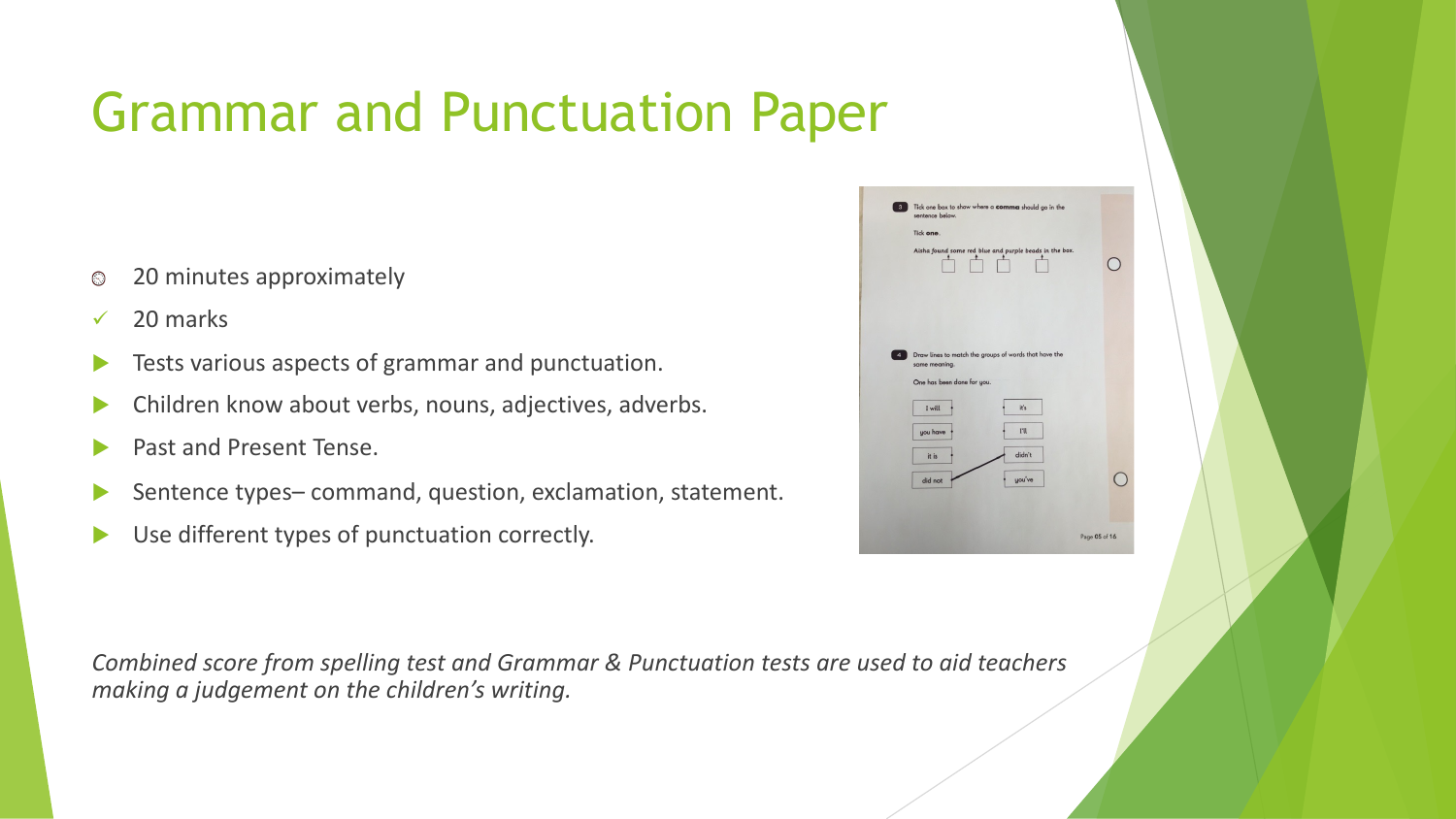#### Writing and Science

- $\triangleright$  Ongoing teacher assessment, no formal tests.
- $\blacktriangleright$  End of year judgements will be based on the work completed throughout the year. Judgments are sometimes moderated by the local authority.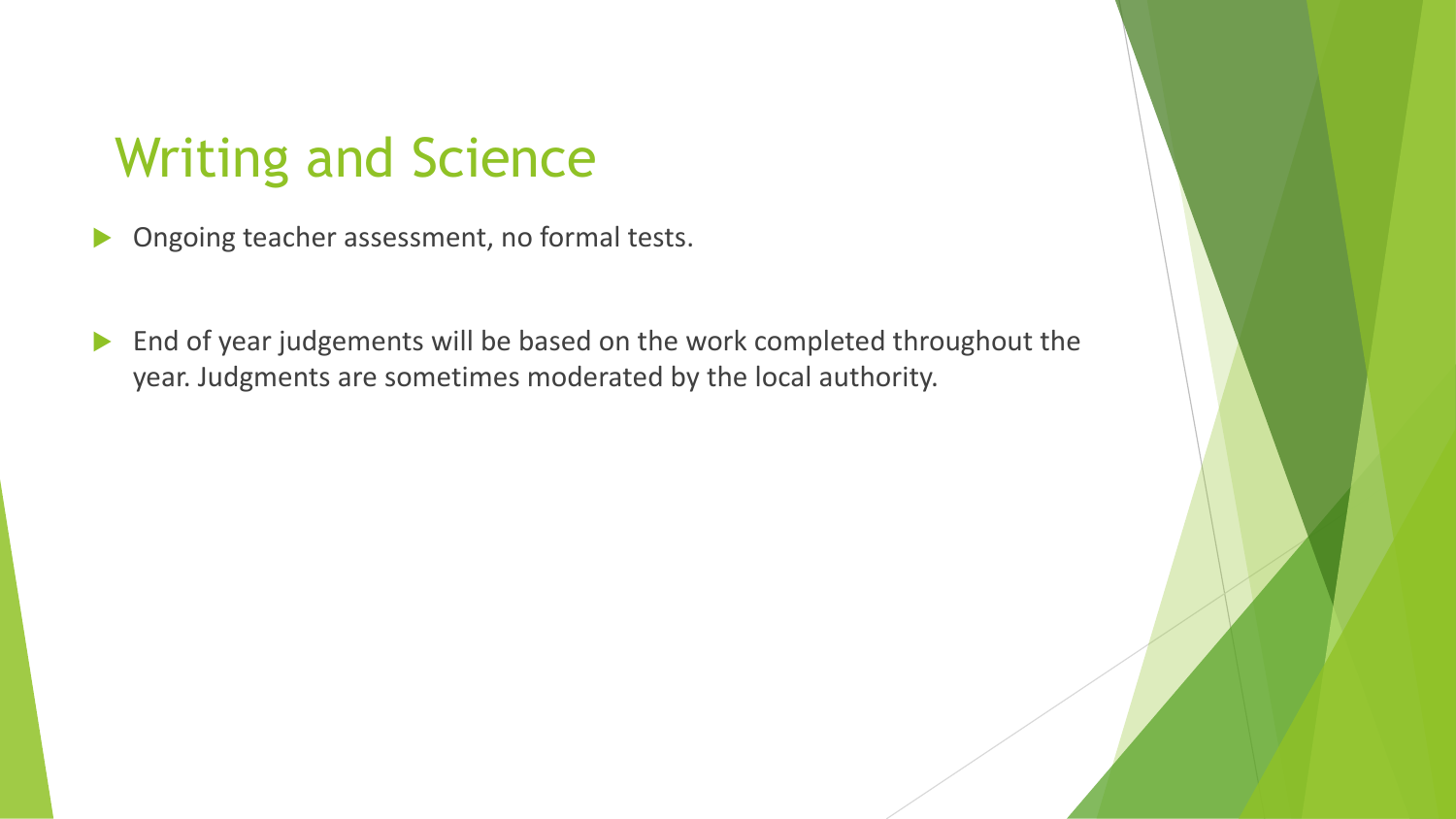#### [Past Test Papers](https://www.gov.uk/government/collections/national-curriculum-assessments-practice-materials)

Please visit the website below to have a loo previous Year 2 tests. These are free to dow off.

 $\blacktriangleright$  National curriculum assessments: practice GOV.UK (www.gov.uk)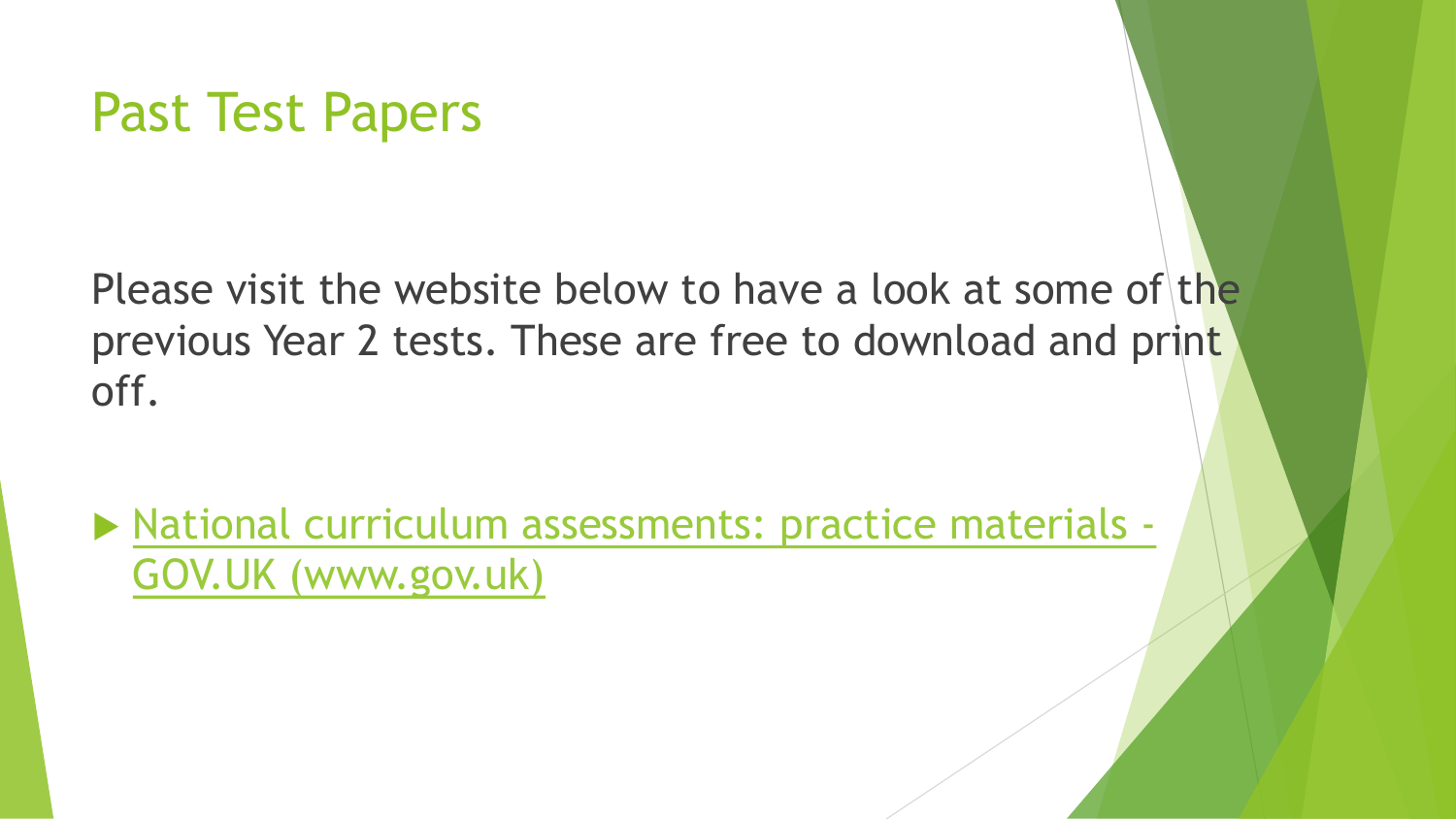#### Reporting Results

- $\blacktriangleright$  Tests marked by the teacher and judgements moderated by the local authority.
- Convert the test scores into a 'standardised score' using the government provided document.
- $\blacktriangleright$  Conversion tables are not usually released until June.